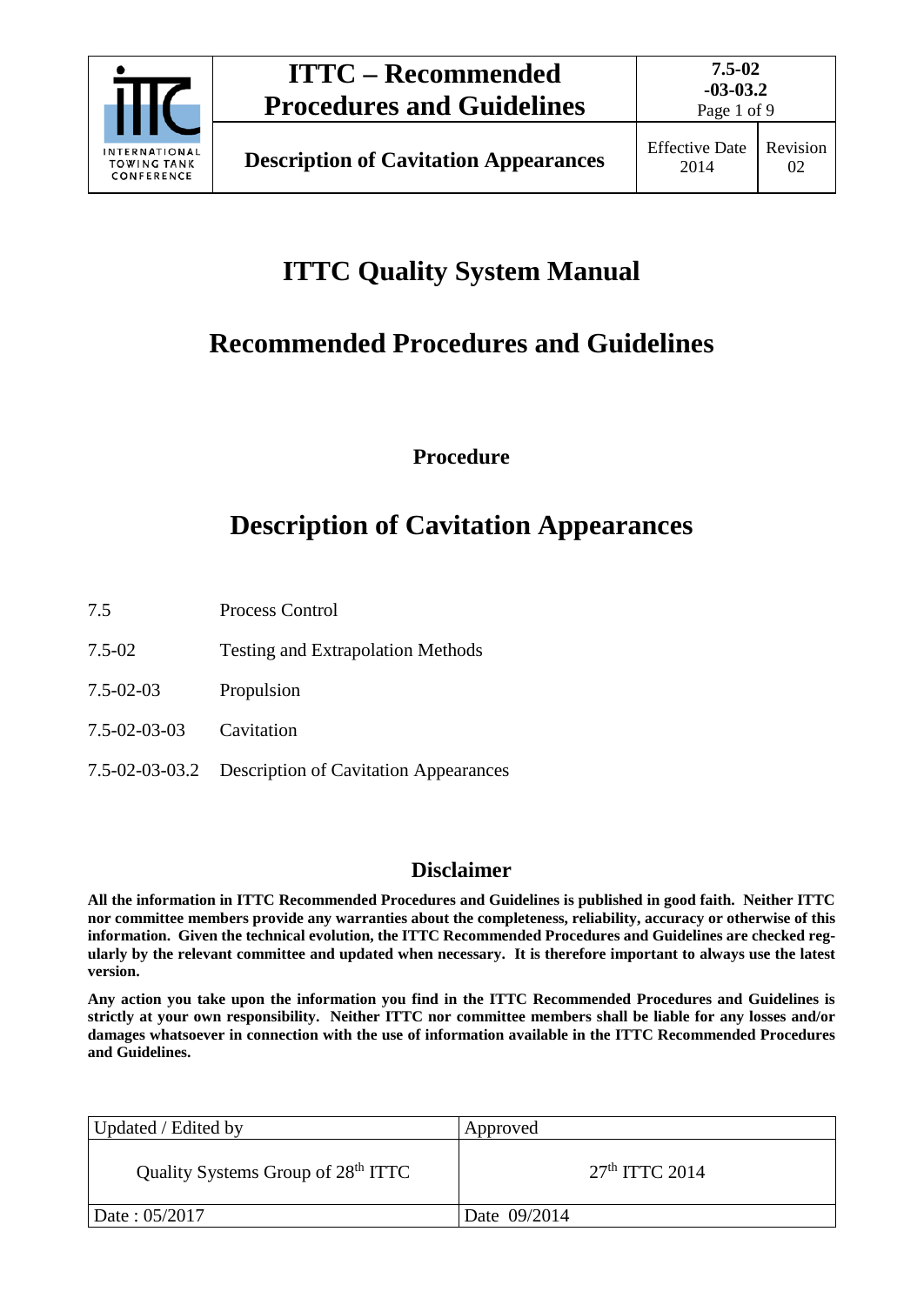

Page 2 of 9

## **Table of Contents**

|    | 1. PURPOSE OF PROCEDURE 3        |  |
|----|----------------------------------|--|
| 2. | <b>DESCRIPTION OF CAVITATION</b> |  |
|    |                                  |  |
|    |                                  |  |
|    | 1.3 Non stationary appearance of |  |
|    |                                  |  |

|  | 1.4 Parameters to be Taken into Account |  |
|--|-----------------------------------------|--|
|  | 1.5 Recommendations of ITTC for         |  |
|  |                                         |  |
|  |                                         |  |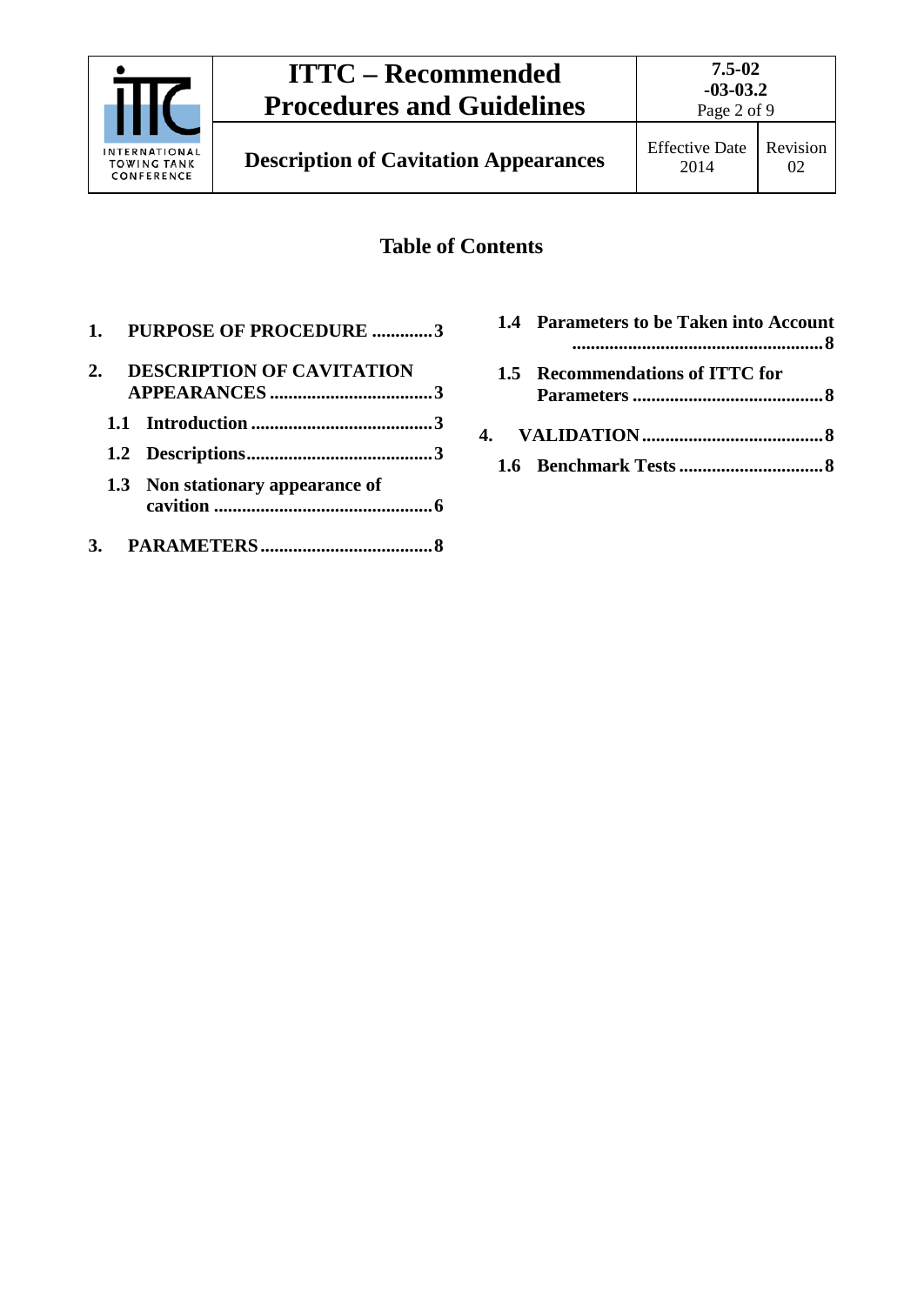

Page 3 of 9

## **Description of Cavitation Appearances**

#### <span id="page-2-0"></span>**1. PURPOSE OF PROCEDURE**

To ensure description of the appearance of cavitation observed during model-scale cavitation tests is consistent amongst ITTC member organisations.

#### <span id="page-2-1"></span>**2. DESCRIPTION OF CAVITATION AP-PEARANCES**

#### <span id="page-2-2"></span>**2.1 Introduction**

It is standard practice in cavitation testing laboratories to include sketches or photographs of cavitation patterns in test reports. Descriptive terms are used to identify the various types of cavitation observed during tests, typified below, in Figure 1.



Figure 1 Cavitation types

Description of cavitation appearances should contain information on cavity location, size, structure, and dynamics, as well as proper references to the prevailing flow dynamics. The number of alternative descriptions for cavity structure should be limited to the most commonly used.

#### <span id="page-2-3"></span>**2.2 Descriptions**

The following descriptive types of cavitation are recommended.

- Cloud
- Sheet
- Streak
- Bubble large, small
- root
- Vortex attached, trailing detached, leading edge, propeller-hull, hub

Along with the categories mentioned above, information on cavity location, in particular with regard to propellers, should be specified as follows:

- radial location,
	- o fraction of tip radius
		- o blade tip
		- o root fillet
	- o tip (duct) gap
	- o hub
- chordwise location.
	- o fraction of chord
	- o leading edge
	- o trailing edge
- suction side (back)
- pressure side (face)
- location in wake

Cavity size should be described in terms of body dimensions if developed cavitation exists, for instance defining the fraction of blade area which is covered by a certain type of cavitation.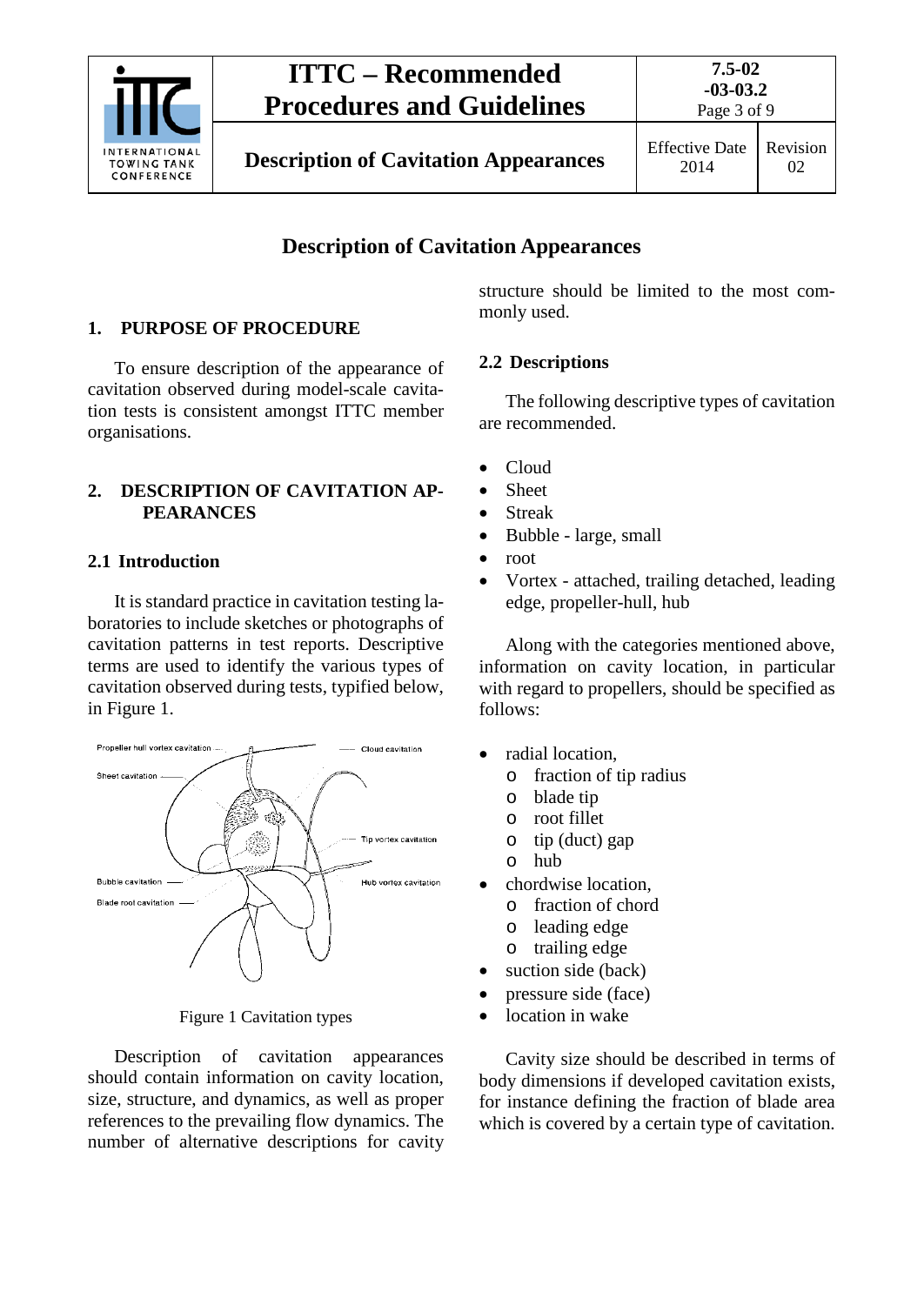

Typical examples of cavity types are shown in Fig. 2 through 4. Descriptions of some cavity types are below:

#### **sheet cavitation**

• usually thin, smooth, transparent. Initiating near leading edge. Often foamy in appearance.

#### **cloud cavitation**

usually develops from the break-up of unsteady sheet cavitation.

#### **streak cavitation**

special form of bubble cavitation, narrow, usually forming in parallel at isolated roughness spots or imperfections on the blade surface or at the leading edge.

### **bubble cavitation**

- small bubble type cavitation indicative of propellers with new blade sections with no suction peaks at the leading edge at *Re*0.7*<sup>R</sup>* above about 106.
- large bubble type, usually isolated, indicative of *Re*0.7*R* less than about 106.

### **vortex cavitation**

- trailing, detached tip vortex cavitation incepts downstream of the blade tip.
- leading edge vortex cavitation occurs along the leading edge, usually at high leading edge loading conditions.
- attached tip vortex cavitation occurs very near the blade tip, often attached to the blade.
- propeller-hull, free vortex extending from hull to propeller disk, at low speed, high loaded conditions.

#### **root cavitation**

• thick three dimensional cavitation occurring at the blade root, commonly seen on controllable pitch propellers (CPP).



Figure 2 Leading edge, large bubble and root cavitation

#### **other forms**

- hub vortex
- ducted propeller, tip gap leakage vortex
- CPP blade bolt cavitation
- cavitation in separated flow regions, high blade angle of attack, and wake

Cavity dynamics could be categorized as:

- steady,
- periodic,
- unsteady,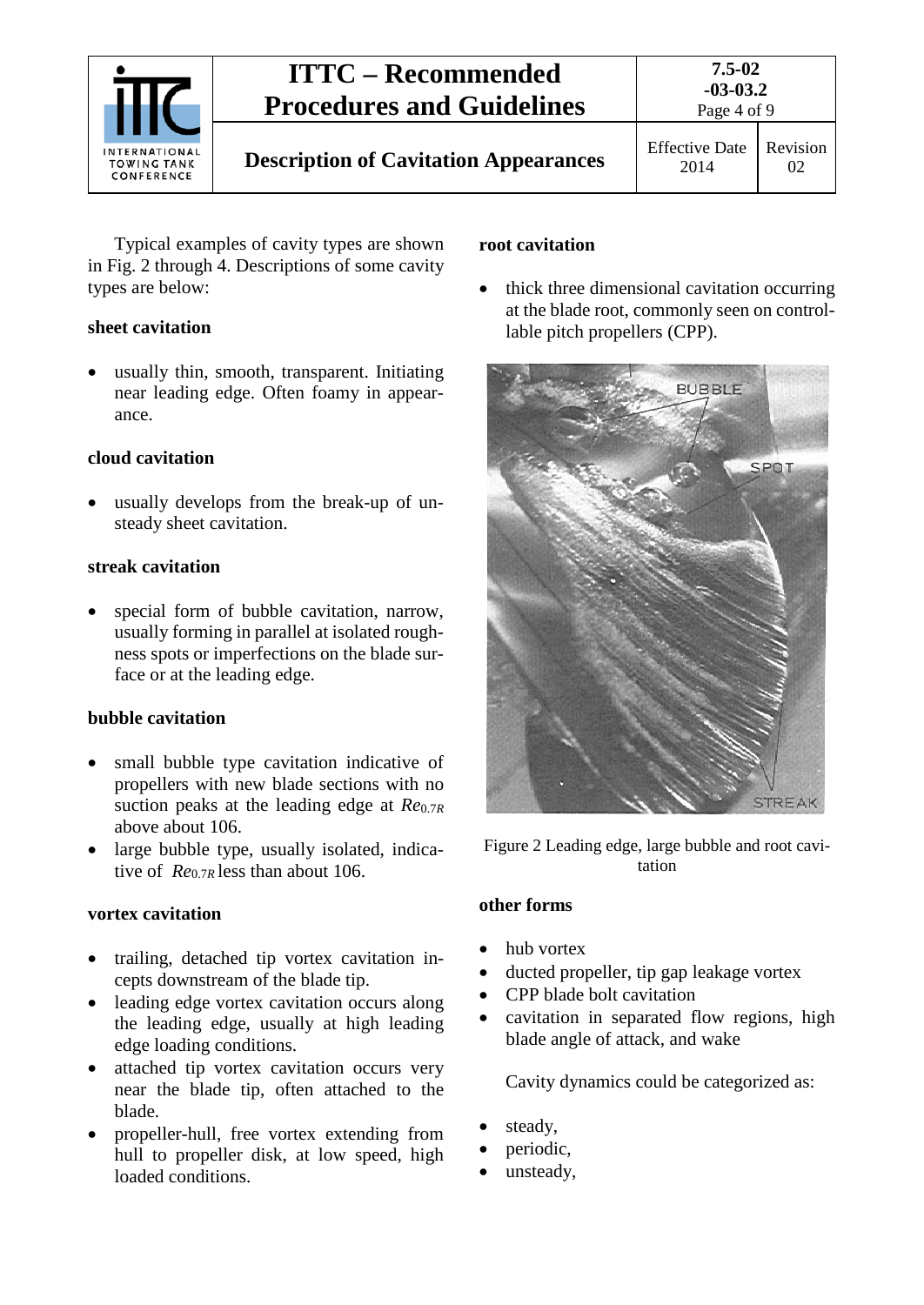

**-03-03.2** Page 5 of 9

**7.5-02**

2014

Revision 02

- non-periodic,
- transient or travelling,
- intermittent
- unstable

When possible, to complete the description requirements stated above, reference should be made to the type of flow associated with certain cavitation phenomena, e.g.

- laminar boundary layer
- turbulent boundary layer
- steady flow
- unsteady flow
- separated flow
- free vortices
- shear layers
- incoming wake flows (uniform, non-uniform or unsteady)
- ventilated flow.



Figure 3 Attached Leading edge tip vortex, leading edge sheet, and root cavitation

All terms listed relate to visual observations only. For other than visual observation techniques (e.g. high speed photography and video,

holography, light scattering, Schlieren method, acoustical methods) different terminologies apply. Also, the list should not be regarded as fully comprehensive, but should be extended, if necessary.

What should be avoided is the use of more than one term for the same phenomenon, and descriptions should be as complete as possible.



Figure 4 Small bubble and streak cavitation

Hand drawn sketches of cavitation patterns are often used to describe cavitation in test reports. Schematic patterns are shown below in Figure 5 for various cavitation types.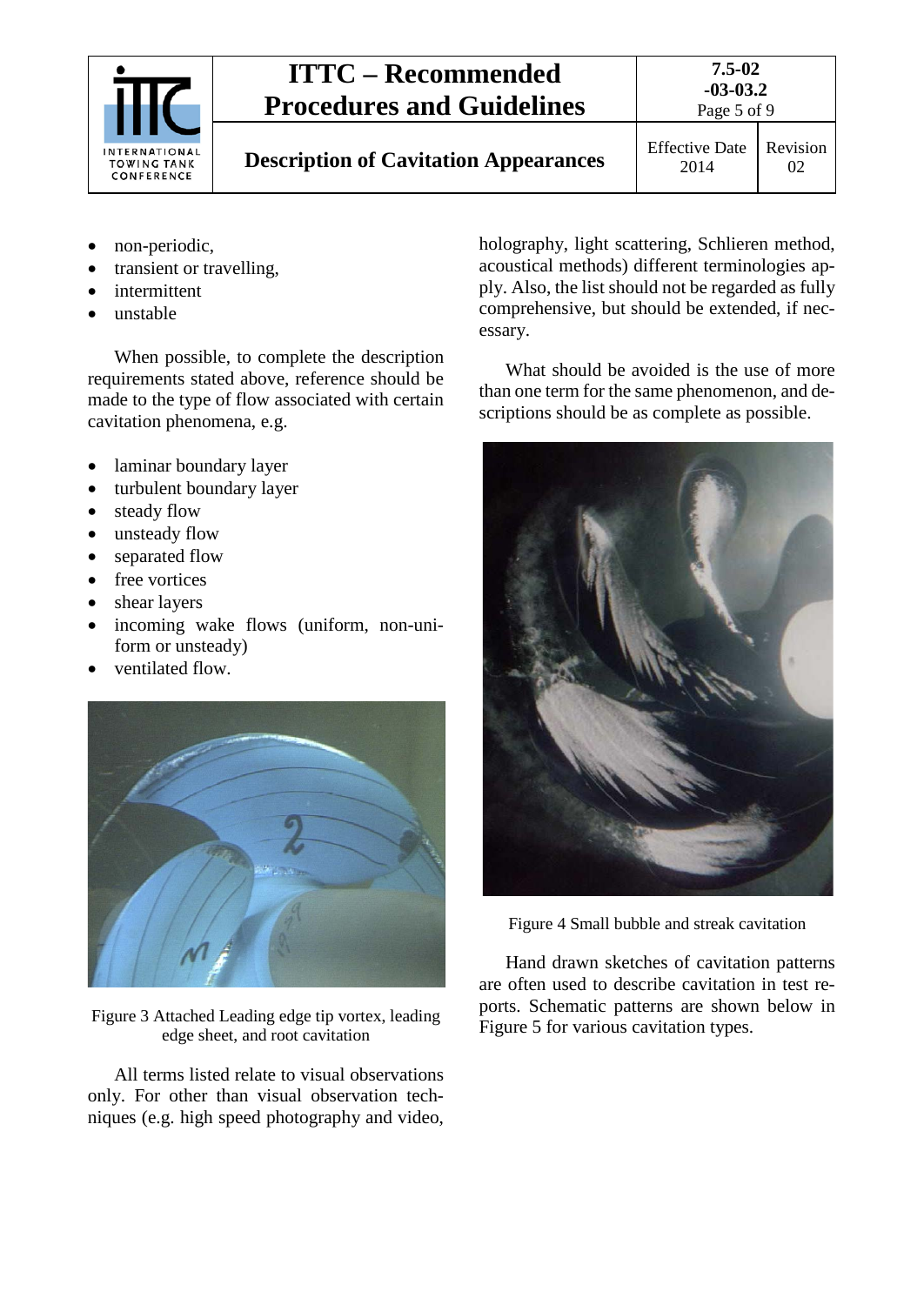

02









Temporarily unstable sheet cavitation

Unstable or fluctuating sheet cavitation



Cloud cavitation



Streak cavitation



Bubble cavitation





Bursting vortex cavitation

Thick stable tip /hub vortex cavitation

Figure 5. Schematic Patterns for use in Cavitation Hand Sketches

### <span id="page-5-0"></span>**2.3 Non stationary appearance of cavition**

A sketch (Figure 6) showing the suction side (and if required the pressure side) of blade at different angular position (every 18° for instance) with the radii of 0.5-0.6-0.7-0.8-0.9-0.95 along with the extension of cavity is often used to describe the changes of cavitation at the operating conditions of the propeller.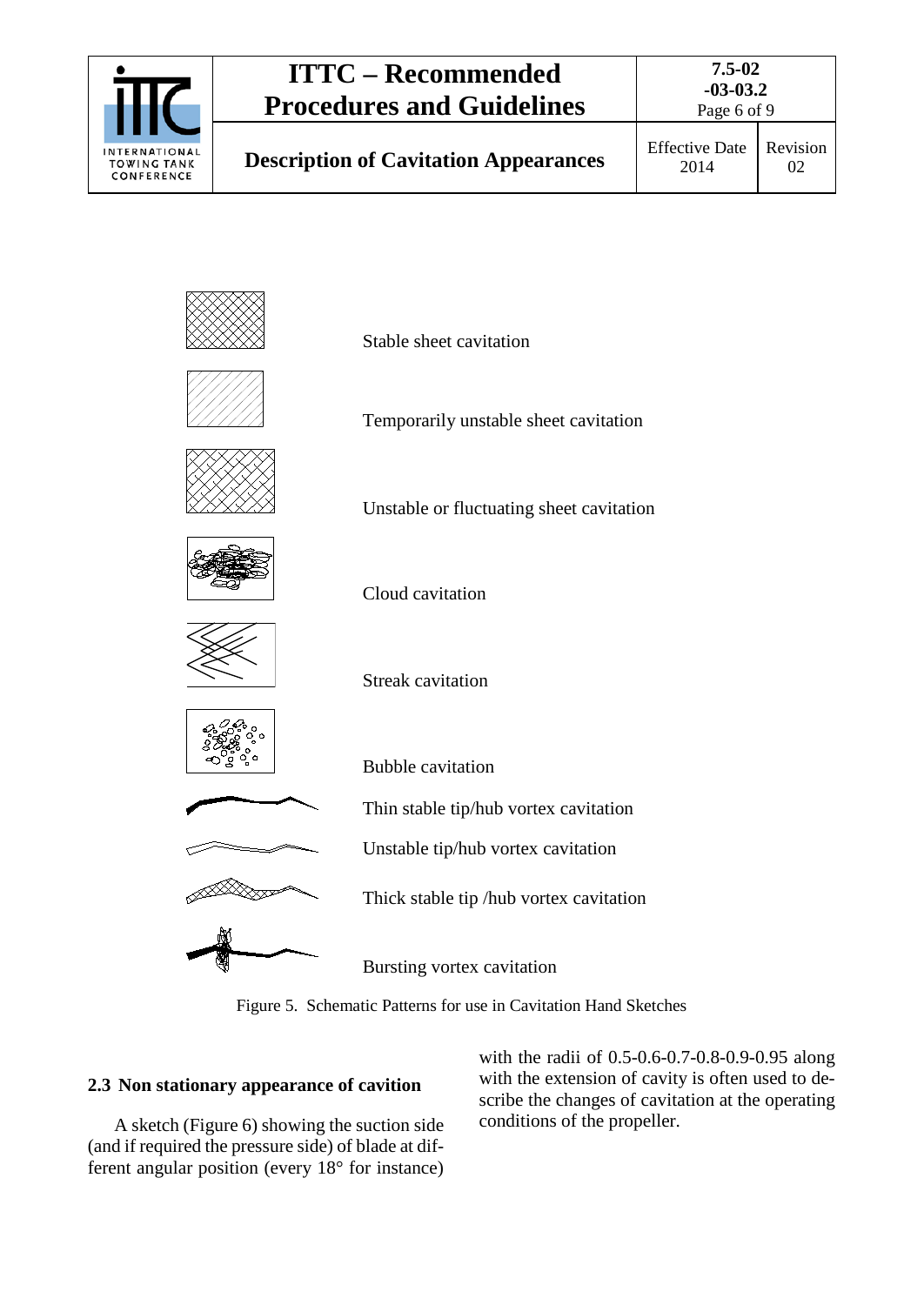|                                                   | <b>ITTC – Recommended</b><br><b>Procedures and Guidelines</b> | 7.5-02<br>$-03-03.2$<br>Page 7 of 9 |                |
|---------------------------------------------------|---------------------------------------------------------------|-------------------------------------|----------------|
| INTERNATIONAL<br><b>TOWING TANK</b><br>CONFERENCE | <b>Description of Cavitation Appearances</b>                  | <b>Effective Date</b><br>2014       | Revision<br>02 |



Figure 6 : Suction side cavitation as a function of blade angular position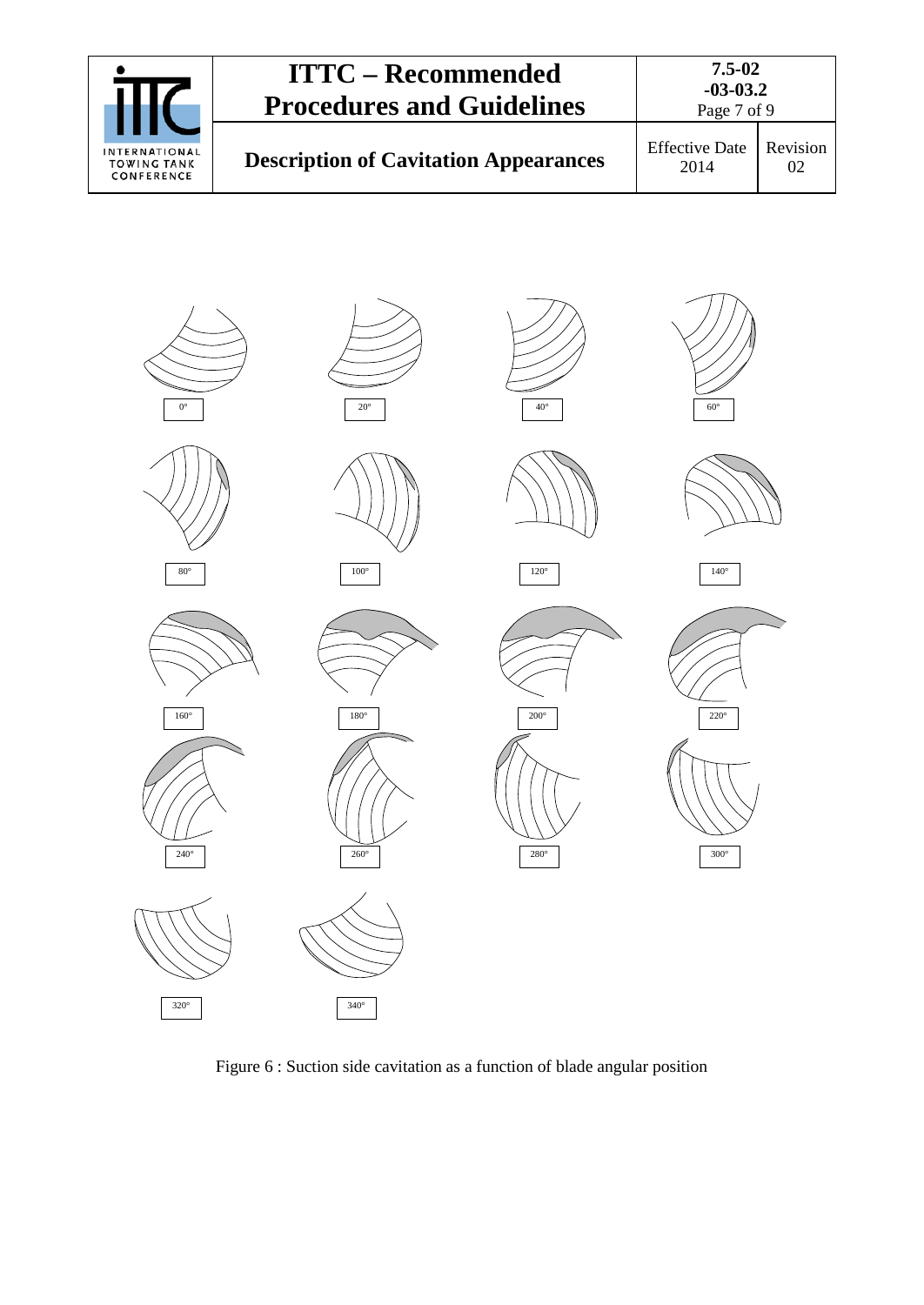

## <span id="page-7-1"></span><span id="page-7-0"></span>**3. PARAMETERS**

### **3.1 Parameters to be Taken into Account**

See sections 2.11, 3.1 and 3.2 of 7.5-02-03- 03.1.

#### <span id="page-7-2"></span>**3.2 Recommendations of ITTC for Parameters**

See sections 3.1 and 3.2 of 7.5-02-03-03.1.

## <span id="page-7-4"></span><span id="page-7-3"></span>**4. VALIDATION**

### **4.1 Benchmark Tests**

1) Comparative Propeller Tests (7th l955 pp.129- 216)

The Completion of the Full Programme of Tests in One Tunnel

The Tests of At Least One Model Propeller in Each of the Eight Tunnels

The Completion of the Open-Water Tests of All the Model Propellers in Ship Tanks

Measurement of All the Model Propeller, Including Surface Finish Propeller Models from 8 to 18 Inches Diameter at Reynolds' Number from 1.5 to 7.5 million

- 1.1) Cavitation Tunnel Tests of Series 1 Propellers  $(7<sup>th</sup> 1955 pp.131-135)$  Parent Model AEW/C2 (Diameter 9-12-15-18)
- 1.2) Cavitation Tunnel Tests of Series 2 Propellers (7<sup>th</sup> 1955 pp.135-168) 3-Bladed Propeller; The Developed Blade Area Ratio 0.655, The Pitch Diameter Ratio 1.333

Constant Ogival Sections with Sharp Leading Edges The Design Advance Coefficient *J*=0.925

- 1.3) Cavitation Tunnel Tests of Series I 12 Inch Propellers and Series III 12 inch Propellers  $(7<sup>th</sup> 1955$  pp.169 - 189) pellers  $(7^{th}$  1955 pp.169 - 189) Series I: 12 Inch Propeller in All Tunnels Series III: 12 Inch Propeller in Tunnels Tunnel Wall Effect: less than 0.14
- 1.4) Open Water Tests of Model Propellers (7th l955 pp.190 -199) Series I: Tested in No.2 Ship Tank Haslar Series II: Tested at Carderock Series III: Tested at Gothenburg
- 1.5) Tolerance and Surface Finish of Model Propellers (7<sup>th</sup> 1955 pp.200-216)
- 2) Cavitation Inception on Head Forms Comparative Experiments  $(11<sup>th</sup> 1966$  pp.170)
- 2-1) Cavitation Inception on Head Forms ITTC Comparative Experiments  $(11<sup>th</sup> 1966 pp.219-232)$

a) Cavitation Number for Cavitation Inception on the Body

b) Cavitation Number when Bubbles are Clearly Visible in the Test Section in Front of the Body i.e. when the Resorption Power of the Tunnel is no Longer Sufficient.

- 3) 1TTC. Standard Screw Cavitation Tunnel Tests at Brodarski Institute  $(12<sup>th</sup> 1969$  pp. 523-525) 228.6 mm Diameter
- 4) Nuclei Measurement and "Standard Cavitator" (13<sup>th</sup> 1972 pp.642-646) 4.1) Air Content- and Nuclei Measurement 4.2) "Standard Cavitator"
- 5) Comparative Hydrofoil Experiments and Development of a Standard Cavitator  $(14^{th}$  1975 Vol.2 pp.76-93)